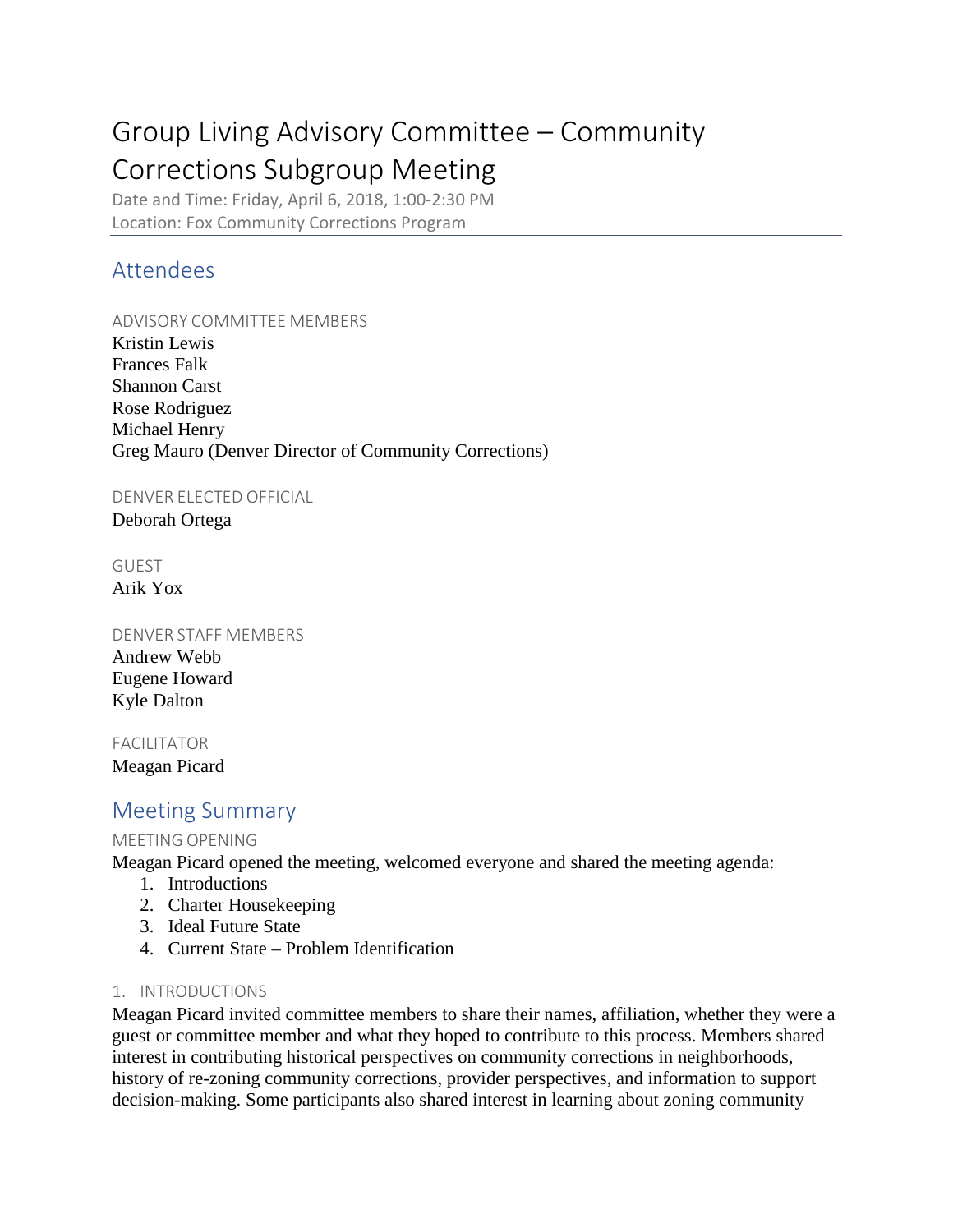corrections facilities and contributing a fresh perspective on the issue. An important question was also raised: *are we meeting needs..do we need change*?

#### 2. CHARTER HOUSEKEEPING

Meagan shared that the Definition of Success has been edited in response to kick-off meeting comments and asked committee members to review and consider it for discussion at the next full committee meeting. She also shared that the agreements page had been updated to incorporate input from the kick-off meeting and asked members to sign it. Signed agreements were received from Rose Rodriguez, Arik Yox, Kristin Lewis, and Frances Falk.

One participant also asked if the group has a map of community corrections facilities to use in the group's work. A map, with some limitations, is available for reference as needed today.

#### 3. IDEAL FUTURE STATE

Meagan shared that we have a worksheet to help guide this process but will start where do we want to be in our future state. First, community members wanted to develop some shared understanding about project background and this group's focus. Discussion included:

- Regulations and Use Limitations set forth in the Zoning Code. What they are today and how the zoning code regulations impacts these types of facilities?
- This project is limited to land use and siting regulations in the Denver Zoning Code, but we will collect any recommendations for changes to the municipal code and other regulations and provide to appropriate agencies for consideration.
- In 2005, the capacity of existing facilities was inadequate compared to the needs for the population seeking re-entry into the Denver community. At that time, there were 11 facilities, but the buffering and siting restrictions severely limited the available locations for new facilities. Given that, the profession sought to expand the capacity limits of existing facilities from a cap of 60 to 90 persons. Four facilities were identified as being capable of expansion - all along the I-70 industrial corridor. Others could not expand because they were non-conforming uses (Independence House). Through a negotiated process, the four sites were allowed to expand to 120 max capacity. The 44th and Fox location was limited to a capacity of 90 persons max.
- Concerns from communities led to the 10-year moratorium to observe and monitor neighborhood impacts (2008 – 2018) and is set to expire next month (May 2018).
- Facilities have not expanded to the maximums: one is at 110, 87, 73, 90.
- There's now a need to increase capacity. There is no appetite to build prisons; rather have more community correction facilities as an element of the solution to the need.
- South Federal and Yale is the sole Federal Corrections Co-Ed facility operated by Independence House. This facility has a capacity of 105. It follows Federal and Municipal regulations. Funding comes from Federal government, not state pass-through funding.

What would the desired future state look like? Various ideas were shared, all of which coalesced around a vision of zoning that supports a range of approaches to meet client and community needs, including supportive services to successfully re-integrate clients into communities and prevent recidivism, as well as healthy community relations in neighborhoods, including not concentrating these facilities in one or a few neighborhoods.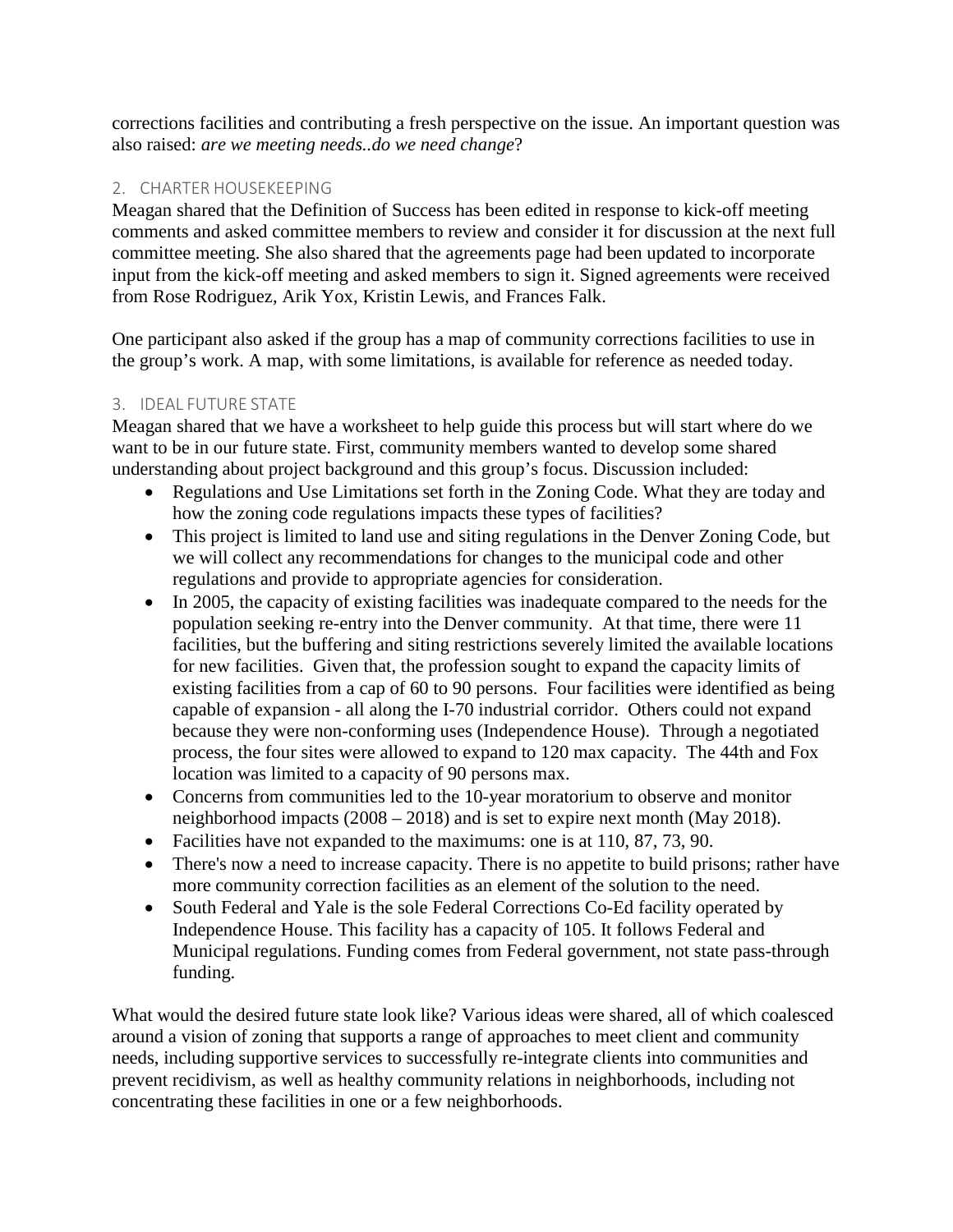During this discussion, a participant noted that it sounds like we're talking about models and programs and asked if we should we be talking about programs or more about buildings and locations. The group consented to building understanding of what we are trying to enable in order to know what we need the code to do.Highlights follow:

- Delancey Street in San Francisco; non-profit, social enterprises classified as training schools; interview/acceptance process; no sex offenders, arsonists, or mental health issues. Operate a number of businesses, on-side restaurant/coffee shop, management of the facility. Self-sustaining operations (no one has to pay). Philosophy: "Each one, Teach one." When they leave the program, they have skills, relationships with the broader community, and hold one another accountable. Program has been around for 40 years and is expanding to other cities in other states. Average residency is two years but people don't move on until they're ready. The facility is located in a very expensive area of San Francisco.
- Move beyond the status quo to help insure the client's success.
- More funding is needed locally.
- Thoughts on how big facilities should be. Should the code enable the expansion of uses/programs in non-conforming structures without expanding the number of beds? In these cases, the uses/facilities are "grandfathered." You can make changes in grandfathered facilities, you just cannot expand the non-conformity. You can reduce the non-conformity, not expand it.
- Would be great to have some flexibility to expand, modify a non-conforming facility, including parking (or using parking areas that are no longer required or needed).
- Sunnyside is changing, and there is a desire to be allowed to change to fit within the changing community, to better "fit into" the area.
- Having diversity: building, programming, some autonomy that keeps us within the parameters of regulations.
- Being integrated into community
- Flexibility and the ability to have healthy competition to therefore have better programming and services. Currently, only those with buildings or land can provide services
- TRANSITIONAL HOUSING: There's a need for this population (a 3/4 house that would fall under Comm. Corrections. A "3/4 House" is a less restrictive version of a halfway house. The community corrections board would make the determination of who would go into this type of facility.
- From a community standpoint, the concerns are around safety, ethical operation and fair share.
- Looking for collaborative opportunities. What services/programs that others provide offer partnership opportunities: job training and opportunities for large municipal projects like National Western Center and Central 70? Should we have conversations with other providers like Salvation Army that also serve members of this population and other shelters that provide housing to folks coming out of incarceration?
	- o 50% of who we serve are people who have been/come from addition. Synergy/opportunity to bring the sober living providers together with this group to have a collaborative discussion?
	- o We should have a meeting and input from clients.